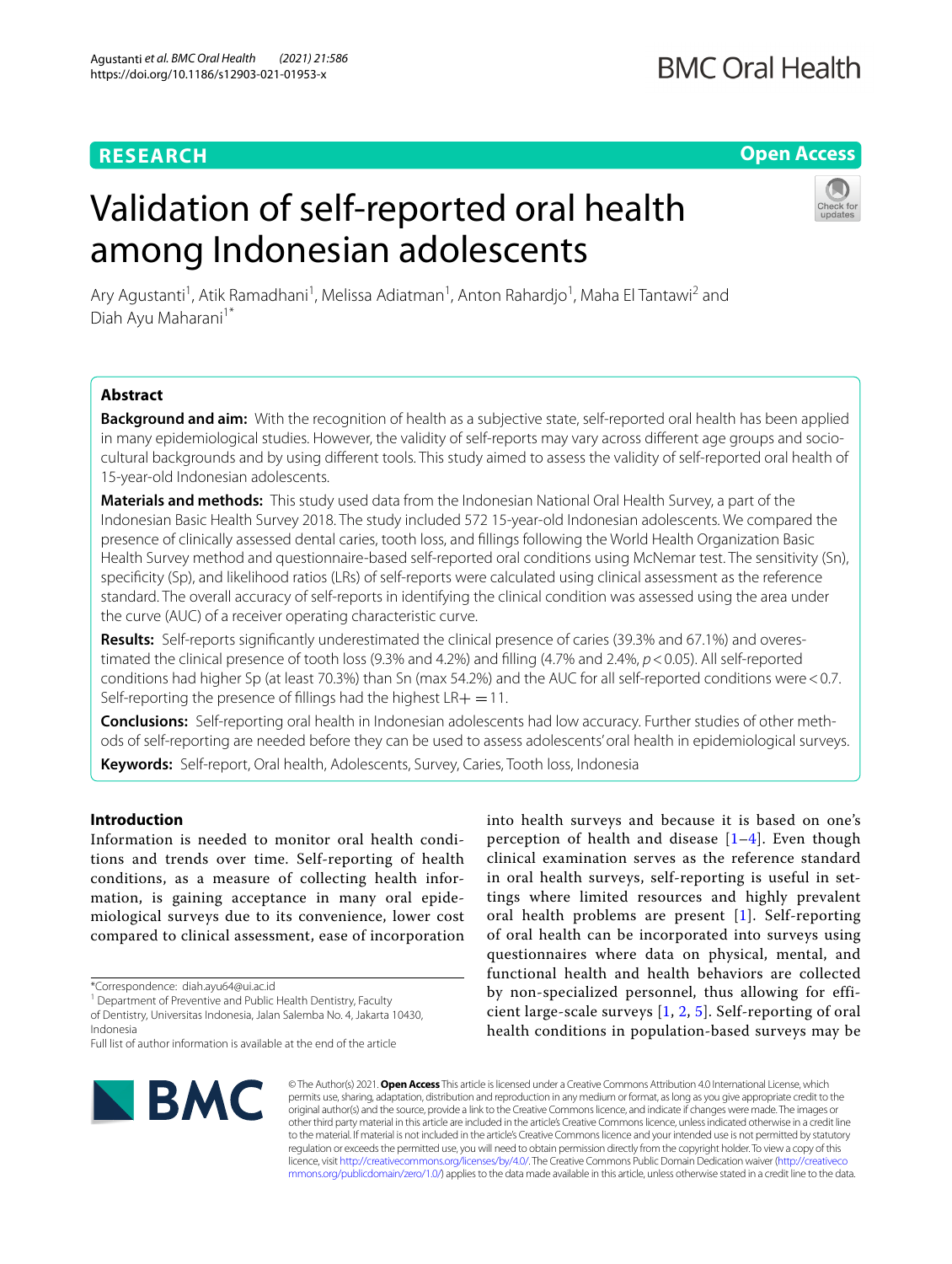a useful screening tool for the presence of oral health problems among adolescents. This may provide a costeffective and rapid method of identifying those who need clinical evaluation and can benefit from a dental referral. Moreover, self-reported oral health expands the understanding of oral health problems among adolescents, thus serving as a valuable tool for health policymaking and public health program.

Individual perception of oral health involves a comprehensive understanding of oral disease, tissue damage, altered functional ability, pain, and aesthetics as part of psychological and psychosocial aspects [[6\]](#page-5-4). Previous studies have shown that the validity of selfreported oral health can vary from promising to questionable depending on the assessed condition, tools, setting and population  $[1-9]$  $[1-9]$  $[1-9]$ . Self-reported use of dentures and number of teeth present in the oral cavity had good validity while reporting the presence of gingivitis and oral hygiene status had poor validity [[7](#page-5-6)]. Assessing the validity of self-reported oral health in different populations is important because of the differences in validity among social groups and age cohorts [\[9](#page-5-5)]. Moreover, subjective assessment of oral health can vary based on individual beliefs, cultural background, social, educational, and environmental conditions, oral health, and awareness [\[4](#page-5-1), [8](#page-5-7)].

Indonesia is the largest island nation and the 4th most populous country in the world. In 2020, its population was estimated to be about 270 million with more than 1300 diverse ethnic groups  $[10]$  $[10]$  $[10]$ . This makes it challenging to conduct epidemiological surveys using clinical examinations. In this context, self-reported oral health may serve as an efficient method for obtaining periodically updated oral health data. However, the validity of self-reporting should be assessed prior to its use. One of the age groups recommended by WHO for oral health surveys is the 15-year-old group, where permanent teeth have been exposed to the oral environment for several years [\[11](#page-5-9)] and because of the potentially increased risk of oral diseases in this age [[12](#page-5-10)]. Assessing adolescents' self-reported oral health provides an insight about the oral health problems in the community. This is because, during this period, adolescents are adopting new practices, attitudes, and behaviors, and have increased autonomy, which may expose them to risks affecting their oral health [\[13](#page-5-11)].

Only a limited number of studies are available about the accuracy of self-reporting of oral health condition among adolescents  $[1, 6]$  $[1, 6]$  $[1, 6]$  $[1, 6]$  $[1, 6]$ . This study aimed to analyze the validity of self-reporting of some oral diseases by 15-year-old Indonesian adolescents compared to clinical assessment.

## **Materials and methods**

Reporting of this study has been done in accordance with the STARD reporting guidelines [[14\]](#page-5-12). Ethics approval was obtained from the Dental Research Ethics Committee, Faculty of Dentistry, Universitas Indonesia (Protocol Number: 030090421). This study was conducted in full accordance with the World Medical Association Declaration of Helsinki  $[15]$  $[15]$  $[15]$ . This was a secondary analysis of data from the Indonesian National Oral Health Survey (INOHS) of 2018 which was part of the Indonesian Basic Health Research (IBHR)  $[16, 17]$  $[16, 17]$  $[16, 17]$  $[16, 17]$ . The IBHR is a national survey that is conducted every fve years and covers all households in Indonesia [\[16](#page-5-14)]. In 2018, the IBHR included 1,017,290 persons from 34 provinces  $[16]$  $[16]$ . The IBHR uses a multistage systematic random cluster sampling strategy with probability proportional to size considering urban–rural distribution  $[17]$  $[17]$ . The first stage was based on stratifcation by the Wealth Index to select the census block, followed by another stage based on the education level of the head of household  $[16]$  $[16]$ . The INOHS 2018 included a subset of persons assessed in the IBHR who were $\geq$  3 years old selected randomly from the participants in the main survey. The INOHS participants were distributed among the World Health Organization (WHO) Basic Oral Health Survey age categories [\[11](#page-5-9)]. A higher proportion of participants was included in the 35–44 and≥60 years old age group and a lower proportion represented children and adolescents [\[16](#page-5-14)]. In the 15-year-old age category, 572 adolescents were recruited, and they were included in the present study.

Data were obtained using oral health examinations and questionnaires. The examinations were performed by 200 dentists who received training for calibration divided into three stages: (1) Instructional phase, where each examiner was introduced to the examination procedure and the assessment criteria; (2) Standardization phase, where each examiner is trained to apply standard operating procedures and criteria for the assessment of oral health; and (3) Calibration phase, where the measurement of the agreement between each examiner and a gold standard was carried out. Only those who achieved an acceptable agreement (Kappa>0.6) participated in the examination [[18\]](#page-5-16).

The clinical examination assessed all teeth (excluding third molar) following the WHO Basic Oral Health Survey methods and criteria [[11](#page-5-9)]. Any tooth with decay and a tooth that was flled but had decay were recorded as decayed, a flled tooth without caries was recorded as flled, and a tooth that was missing due to caries or other causes was recorded as tooth loss. Decay was assessed at the cavitation level using visual criteria with a blunt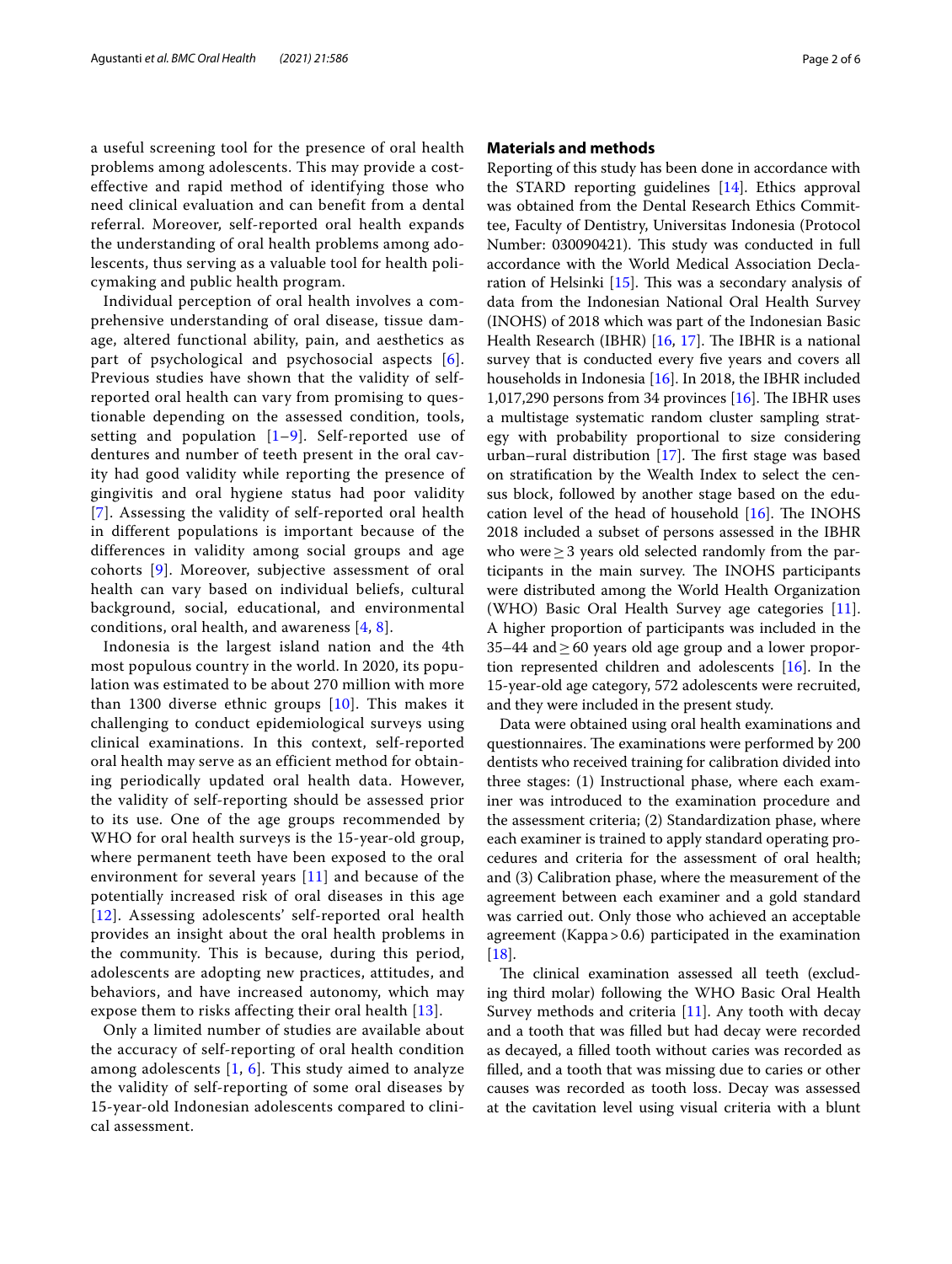probe to ascertain the presence of undermined enamel if present [[11\]](#page-5-9). Self-reported oral health was obtained from the participants, who were adolescents, using dichotomous answers (Yes/No) to the questions: "In the past year, have you had any problem of (a) Tooth decay, cavities or pain? (b) Missing tooth due to extraction or falling out by itself? (c) Tooth that has been flled due to cavity?" The definitions for these oral conditions were added to the question as follows:

- 1. *Dental caries* Cavity on the hard surface of the tooth that ranges from a small hole to a cavity that destroys the tooth
- 2. *Tooth loss* Missing tooth from the oral cavity
- 3. *Filling* Treatment for cavities performed by closing the cavity with flling material after the damaged tissue is cleaned and removed

Those who answered "Yes" to any of these questions were considered to have reported the presence of the condition. The questionnaire also assessed the sociodemographic background, including sex (male or female), residential area (urban or rural), and parental education (high, for those whose highest education was high school or higher; or low, for those whose highest education was middle school or lower).

Based on the number of teeth clinically-assessed with dental caries, two cut-off points were used to categorize the presence and absence of caries as follows [\[19\]](#page-5-17):

- 1. Caries is present when the number of decayed teeth $\geq$  1, and absent when the number of decayed teeth $=0$ .
- 2. Caries is present when the number of decayed teeth>2 and clinically absent when the number of decayed teeth $=0-2$

For the presence of tooth loss and flling, only one cutoff point was set due to the low clinical representation. These conditions were considered as present when any tooth loss or flling was present and as absent when none was present based on clinical examination.

Data were analyzed using SPSS 25 (SPSS, Inc., Chicago, IL, USA). For descriptive statistics, the absolute and relative frequencies were calculated. Data were weighted to ensure that the sample was representative of the Indonesian population. The association between sex, residential area, and parental education on one side and the clinical presence of the three conditions was assessed using chi squared test. McNemar's test was used to assess the association between the self-reported and clinically assessed condition. The statistical significance was set at  $p < 0.05$ .

Clinical examination and self-reported oral health were compared for diagnostic validity using Sensitivity, Specifcity, Positive Likelihood Ratio (LR+), and Nega-tive Likelihood Ratio (LR−) [[20\]](#page-5-18). The LRs assess accuracy by how much self-reporting increases or decreases the pre reporting probability of the clinical condition. LRs are categorized based on the magnitude of change ranging from minimal to large diference in likelihood [[21\]](#page-5-19). The farther the values of LRs from zero, the better self-reporting is at assessing the likelihood of the clinical condition. Thus,  $LR+$  between 5 and 10 indicates moderate likelihood and LR+ >10 indicates large likelihood of the presence of disease whereas LR−between 0.1 and 0.2 indicate moderate likelihood and LR− <0.1 indicates large likelihood of the absence of the clinical condition  $[22]$  $[22]$ . The area under curve (AUC) of a receiver operating characteristic (ROC) curve was used to quantify the overall ability of self-reporting to discriminate between the presence and absence of the clinical condition. AUC ranges from 0.5 to 1.0, with  $AUC=0.5$  indicating no discriminative value and 1.0 being perfect discriminative ability [\[23](#page-5-21)].

## **Results**

This study analyzed data from 572 adolescents, with slightly higher percentage of males than females (50.9% and 49.1%). Most participants lived in urban areas (55.4%) and had parents with low education (59.6%). Adolescents who visited the dentists in the past year were 14.6%. There were no statistically significant differences by sex, residential area, or parental education in all clinically assessed conditions ( $p > 0.05$ , Table [1\)](#page-3-0).

The most frequent oral health condition was caries (39.3% of self-reported conditions and 67.1% of clinically assessed conditions, Table  $2$ ). The presence of filling was the least self-reported (4.7%) and clinically assessed condition (2.4%). Also, 9.3% reported tooth loss and clinical assessment showed its presence in only 4.2%. There were statistically signifcant diferences between all three selfreported and clinically assessed conditions. Compared to the clinical examinations, self-reporting underestimated the presence of dental caries but overestimated the presence of tooth loss and flling.

The validity of self-reporting the three oral conditions is summarized in Table [3.](#page-3-2) All self-reported conditions scored higher in specificity than sensitivity. The AUC values were  $< 0.7$ . Reporting the presence of filled teeth had the greatest AUC and the highest specifcity. Reporting the presence of dental caries with the two cut-of points had the highest sensitivity and the lowest specificity. Higher cut-off points indicating the presence of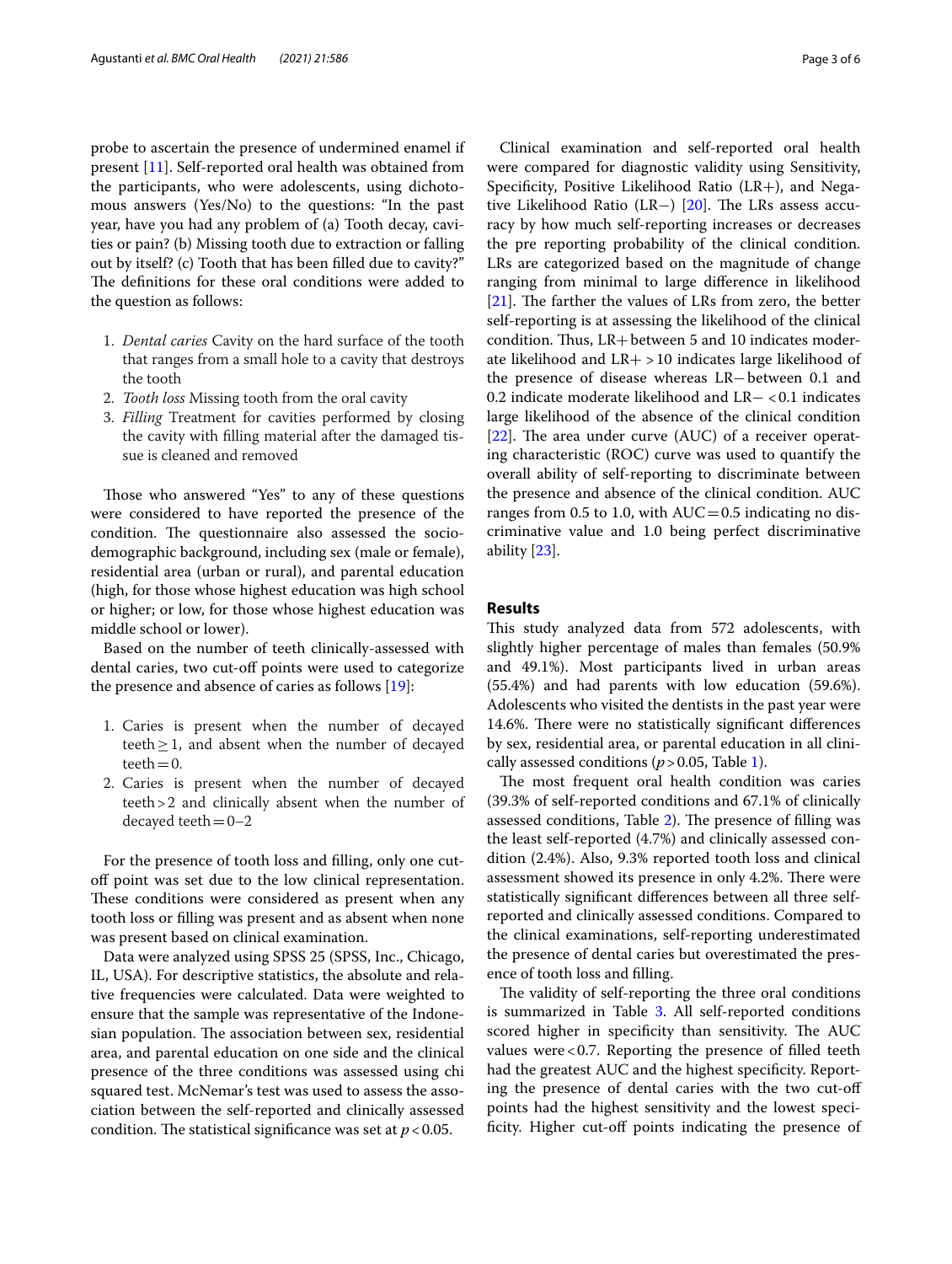| <b>Variables</b>   | N(%        | Dental caries n (%) | p Value | Tooth loss n (%) | p Value | Filling n (%) | p Value |
|--------------------|------------|---------------------|---------|------------------|---------|---------------|---------|
| Gender             |            |                     | 0.053   |                  | 0.476   |               | 0.380   |
| Male               | 291 (50.9) | 184 (63.2)          |         | 10(3.4)          |         | 5(1.7)        |         |
| Female             | 281 (49.1) | 200(71.2)           |         | 14(5)            |         | 9(3.2)        |         |
| Residential area   |            |                     | 0.509   |                  | 0.933   |               | 0.343   |
| Urban              | 317 (55.4) | 217(68.5)           |         | 14 (4.4)         |         | 10(3.2)       |         |
| Rural              | 255 (44.6) | 167(65.5)           |         | 10(3.9)          |         | 4(1.6)        |         |
| Parental education |            |                     | 0.233   |                  | 1.000   |               | 0.309   |
| High               | 231 (40.4) | 148(64.1)           |         | 10(4.3)          |         | 8(3.5)        |         |
| Low                | 341 (59.6) | 236 (69.2)          |         | 14(4.1)          |         | 6(1.7)        |         |

<span id="page-3-0"></span>**Table 1** Sociodemographic characteristics of the study participants (n=572) and association with clinically assessed oral conditions

<span id="page-3-1"></span>**Table 2** Association between self-reported and clinically assessed oral conditions in 15-years-old Indonesian adolescents  $(n=572)$ 

| Self-reports |           | <b>Clinical examination</b> |                 | All n      | p Value of<br><b>McNemar</b><br>test |  |
|--------------|-----------|-----------------------------|-----------------|------------|--------------------------------------|--|
|              |           | Present n<br>(%)            | Absent n<br>(%) | $(%)^*$    |                                      |  |
| Dental       | Yes       | 183 (81.3)                  | 42 (18.7)       | 225 (39.3) | 0.001                                |  |
| caries       | <b>No</b> | 201 (57.9)                  | 146 (42.1)      | 347 (60.7) |                                      |  |
|              | All       | 384 (67.1)                  | 188 (32.9)      | 572 (100)  |                                      |  |
| Tooth loss   | Yes       | 6(11.3)                     | 47 (88.7)       | 53 (9.3)   | 0.001                                |  |
|              | No        | 18(3.5)                     | 501 (96.5)      | 519 (90.7) |                                      |  |
|              | All       | 24(4.2)                     | 548 (95.8)      | 572 (100)  |                                      |  |
| Filling      | Yes       | 6(22.2)                     | 21 (77.8)       | 27(4.7)    | 0.026                                |  |
|              | No        | 8(1.5)                      | 537 (98.5)      | 545 (95.3) |                                      |  |
|              | All       | 14 (2.4)                    | 558 (97.6)      | 572 (100)  |                                      |  |

\*Percentage calculated from column total. All other percentages are calculated from row total

more than two teeth afected with dental caries resulted in lower specifcity, but higher sensitivity than the lower cut-off point. Reporting the presence of tooth loss had the lowest sensitivity.

Self- reporting the presence of filling had  $LR+ = 11$ and  $LR-$  = 0.59, the highest and lowest values respectively among all conditions.

## **Discussion**

The findings showed differences between self-reported and clinically assessed presence of caries, tooth loss and fllings in 15-year-old Indonesian adolescents with variation in the validity of self-reporting of these oral conditions measured by sensitivity, specifcity, LR+, LR−and AUC. Self-reporting underestimated the presence of caries and overestimated tooth loss and fllings. Specifcity was greater than sensitivity and only the  $LR+$  of selfreported presence of flling indicated large change in the probability of the clinically assessed condition.

This study showed that self-reporting underestimated the clinical presence of dental caries. Studies have reported disparities between clinical and self-reported oral health [[9\]](#page-5-5) and this may be attributed to poor understanding of oral diseases and their symptoms. Moreover, factors such as gender and socioeconomic status were associated with self-reported oral health [\[3,](#page-5-22) [8,](#page-5-7) [9\]](#page-5-5), while clinical examination might be less likely associated with confounding factors. Our fndings are similar to those of previous studies where an underestimation of the number of teeth with caries was self-reported by Brazilian adolescents [\[3](#page-5-22)] and Nigerian mothers of young children  $[4]$  $[4]$ . This may be due to the participants' poor awareness of dental caries, as the presence of caries may only be recognized when the lesion afects social relationships or causes pain [[4\]](#page-5-1). Similarly, a study reported no signifcant

<span id="page-3-2"></span>**Table 3** Validity of self-reporting oral health conditions relative to clinical evaluation of the 15-year-old Indonesian adolescents  $(n=572)$ 

| Self-reported condition          | <b>AUC</b> | 95% CI          | SN (%) | SP (%) | $LR+$ | $LR-$ |  |  |
|----------------------------------|------------|-----------------|--------|--------|-------|-------|--|--|
| Dental caries                    |            |                 |        |        |       |       |  |  |
| Caries presence (Decay $\geq$ 1) | 0.627      | $0.579 - 0.674$ | 47.7   | 77.7   | 2.14  | 0.67  |  |  |
| Caries cut off (Decay $>$ 2)     | 0.623      | $0.575 - 0.670$ | 54.2   | 70.3   | 1.82  | 0.65  |  |  |
| Tooth loss                       | 0.582      | $0.454 - 0.710$ | 25.0   | 91.4   | 2.91  | 0.82  |  |  |
| Filling                          | 0.695      | $0.525 - 0.866$ | 42.9   | 96.2   |       | 0.59  |  |  |

*AUC* area under curve, *CI* confdence interval, *SN* sensitivity, *SP* specifcity, *LR*+likelihood ratio for positive value, *LR*−likelihood ratio for negative value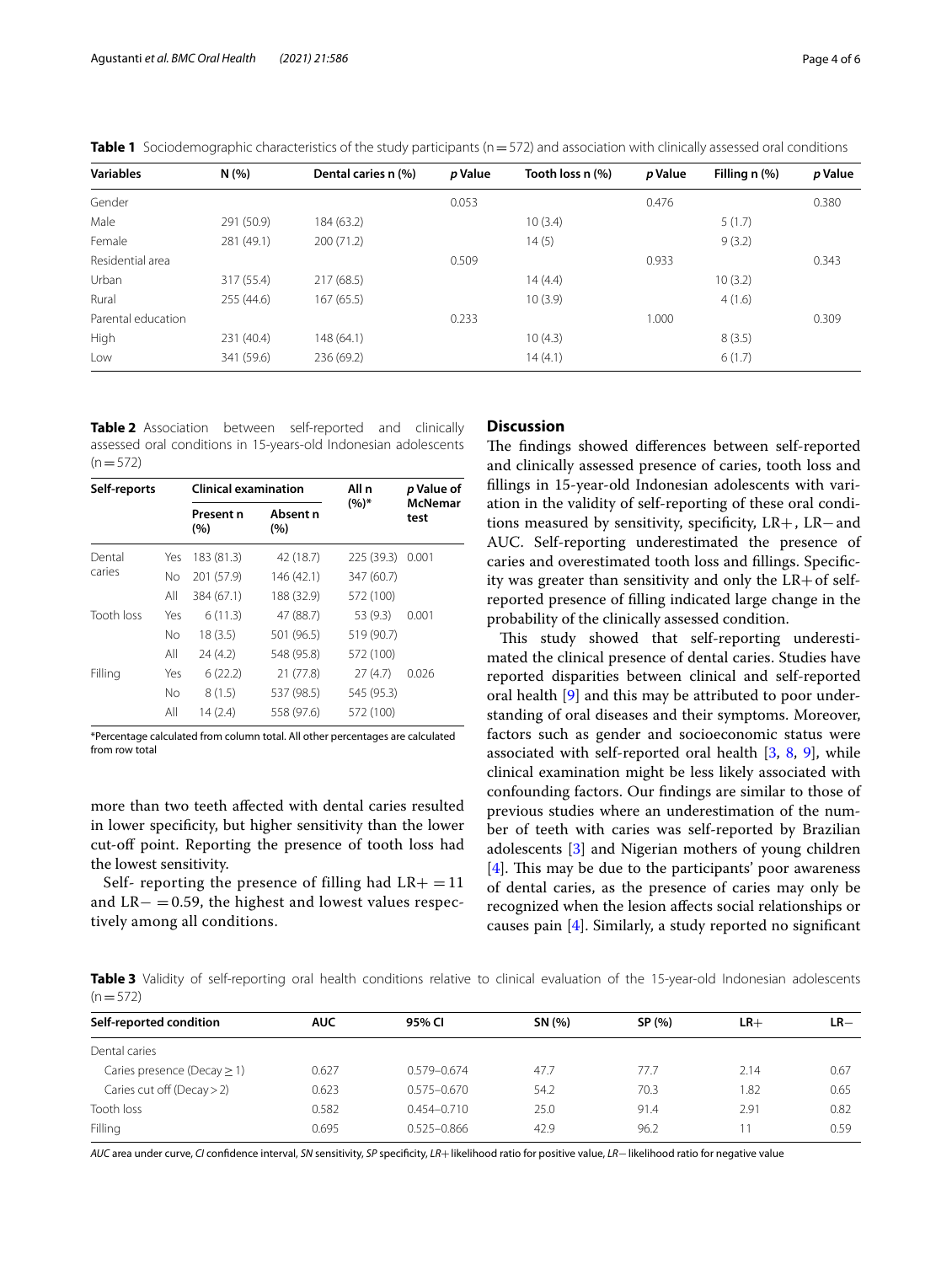association between decayed teeth and impact on daily life in the 12–15-year-old Indonesian adolescents [\[24](#page-5-23)]. Thus, caries may not have had a considerable influence on the daily activities of adolescents in the present study and clinical examination may diagnose caries that the person is unaware of [\[4](#page-5-1)]. On the other hand, the presence of tooth loss and flling were overestimated, and this may likely be due to the low prevalence of tooth loss and fllings in the study population.

In the present study, the specifcity of self-reporting the three conditions was higher than the sensitivity. Sensitivity and specifcity must be equally high for self-reporting to be considered accurate [\[19](#page-5-17)]. However, sensitivity and specificity are often inversely related  $[25]$  $[25]$ . The results of the present study are similar to a previous study conducted in Jakarta, Indonesia, where the specifcity of selfreported condition was higher than sensitivity [[7,](#page-5-6) [19](#page-5-17)]. A screening indicator—such as self-reported presence of caries, fllings, or tooth loss- is desired to have high sensitivity [\[25\]](#page-5-24) which is not the case for the three indicators in this study. Alternatively, self-reported absence of flled teeth had the highest specifcity and thus, this highly specifc test can rule in the presence of fllings when it is positive; the SpIn rule  $[20]$  $[20]$ . However, further studies are needed to assess the consistency of the present fndings in populations with higher prevalence of flled teeth before solid recommendations can be made.

The main findings from this study concern the low accuracy of self-reported results regarding the presence of caries, tooth loss and fllings compared to fndings from clinical examinations conducted by calibrated dentist. Data on several parameters related to accuracy (AUC, Sn, Sp) all demonstrate results that do not meet accepted standards or thresholds. The observation that the absolute discrepancies for tooth loss and fllings were less than the discrepancy for caries is likely due to the low prevalence of tooth loss and fllings in the survey participants—not to better performance of the self-reported method. Accordingly, we do not recommend that this method should be used for the assessment of the presence of fllings. Self-reporting caries and tooth loss had minimal to small usefulness in shifting the post probability of the corresponding clinical outcomes and thus they cannot be used instead of clinical examination.

Although the accuracy of self-reported oral health was poor in the present study, alternative self-reporting methods may have practical use in epidemiological settings such as in Indonesia. Self-reporting may serve as an advantageous screening instrument by providing a rapid and inexpensive method to determine those who need referral for further examination  $[9]$  $[9]$ . This study has some limitations. First, recall bias may be present due to the long reference period of one year, resulting in participant's confusion during the interview and fallacious reporting of the oral conditions. Second, the duration of one year recall compared to the time point of oral examination may result in some degree of bias. Some of the assessed conditions may have changed status. For example, caries might have been treated, flled tooth may have become carious, and a carious tooth might have become extracted  $[26]$  $[26]$ . Thirds, social desirability bias may be present in responding to questions that address oral condition because they may be considered embarrassing for some participants, such as those assessing the presence of tooth decay, or missing tooth. Thus, the self-reported information given may reflect what the participant thinks is suitable for their image rather than the actual condition. Fourth, the simple tool used in the present study to record self-reported presence of oral conditions might have limited the ability to assess the presence of the conditions. Future studies using diferent methods of self-reporting oral health are needed. Further studies are also needed for other age groups to analyze self-image diferences between age groups.

Previous studies had used various types of survey questions to measure self-reported oral health  $[1-4, 6-9]$  $[1-4, 6-9]$  $[1-4, 6-9]$  $[1-4, 6-9]$  $[1-4, 6-9]$ . High validity of self-reported condition was observed when the participants were asked a question concerning the number of teeth [\[9](#page-5-5)]. Another study used a series of questions to identify adolescents' knowledge of the number of decayed, missing and flled teeth and demonstrated valid self-reporting for population-based health surveys [[3\]](#page-5-22). The use of this type of questionnaire could improve the accuracy of self-reporting oral health in adolescents. Moreover, the reference period in the questionnaire may need to be shortened to three- or six months instead of one year, thus allowing adolescents to have a better memory of their oral in the past and reduce recall bias [[26\]](#page-5-25).

Improving the abilities of adolescents to self-report their oral health condition empowers them to assume responsibility for managing their own health [\[27\]](#page-5-26). When a person acknowledges the presence of poor oral condition, it helps drive positive health-behavior changes such as performing oral hygiene and regular visits to the dentist, thereby improving oral health [\[24](#page-5-23)].

## **Conclusion**

The study addressed the low accuracy of self-reported oral health to detect caries, tooth loss and fllings clinically assessed by calibrated dentists. Self-reported oral health in Indonesian adolescents has low accuracy compared to clinical examination and should not be used as its substitute.